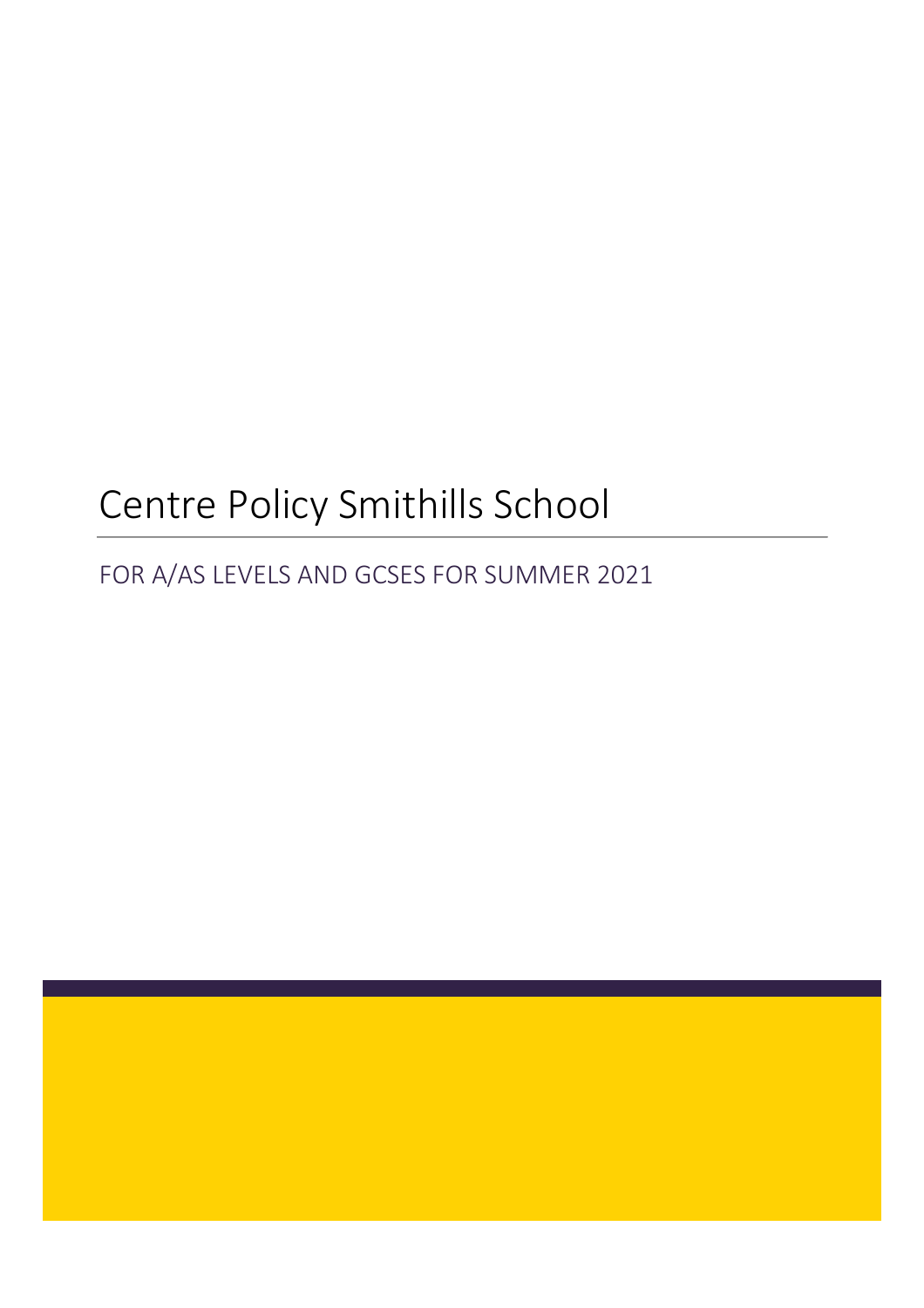

# Centre Policy for determining teacher assessed grades in Summer 2021

## Background

Every centre is required to create a Centre Policy that reflects its individual circumstances.

This policy takes into account the JCQ Guidance on the determination of grades for A/AS Levels and GCSEs for summer 2021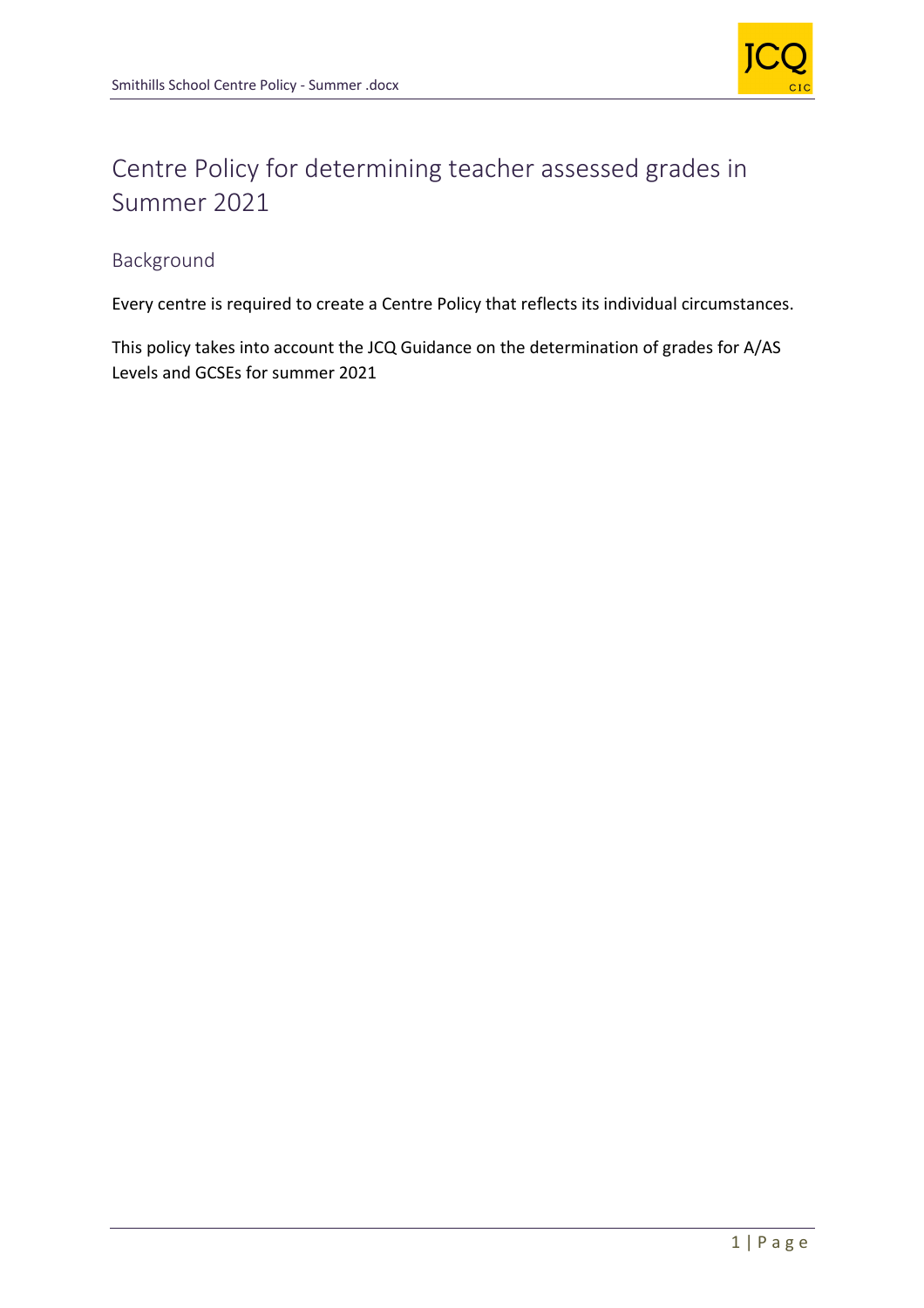

## Centre Policy for determining teacher assessed grades – summer 2021: SMITHILLS SCHOOL

## Statement of intent

This section outlines the purpose of this document in relation to our centre.

### **Statement of Intent**

This section provides details of the purpose of this document, as appropriate to our centre:

The purpose of this policy is:

- To ensure that teacher assessed grades are determined fairly, consistently, free from bias and effectively within and across departments.
- To ensure the operation of effective processes with clear guidelines and support for staff.
- To ensure that all staff involved in the processes clearly understand their roles and responsibilities.
- To support teachers to take evidence-based decisions in line with Joint Council for Qualifications guidance.
- To ensure the consideration of historical centre data in the process, and the appropriate decision making in respect of, teacher assessed grades.
- To support a high standard of internal quality assurance in the allocation of teacher assessed grades.
- To support our centre in meeting its obligations in relation to equality legislation.
- To ensure our centre meets all requirements set out by the Department of Education, Ofqual, the Joint Council for Qualifications and awarding organisations for Summer 2021 qualifications.
- To ensure the process for communicating to candidates and their parents/carers how they will be assessed is clear, in order to give confidence.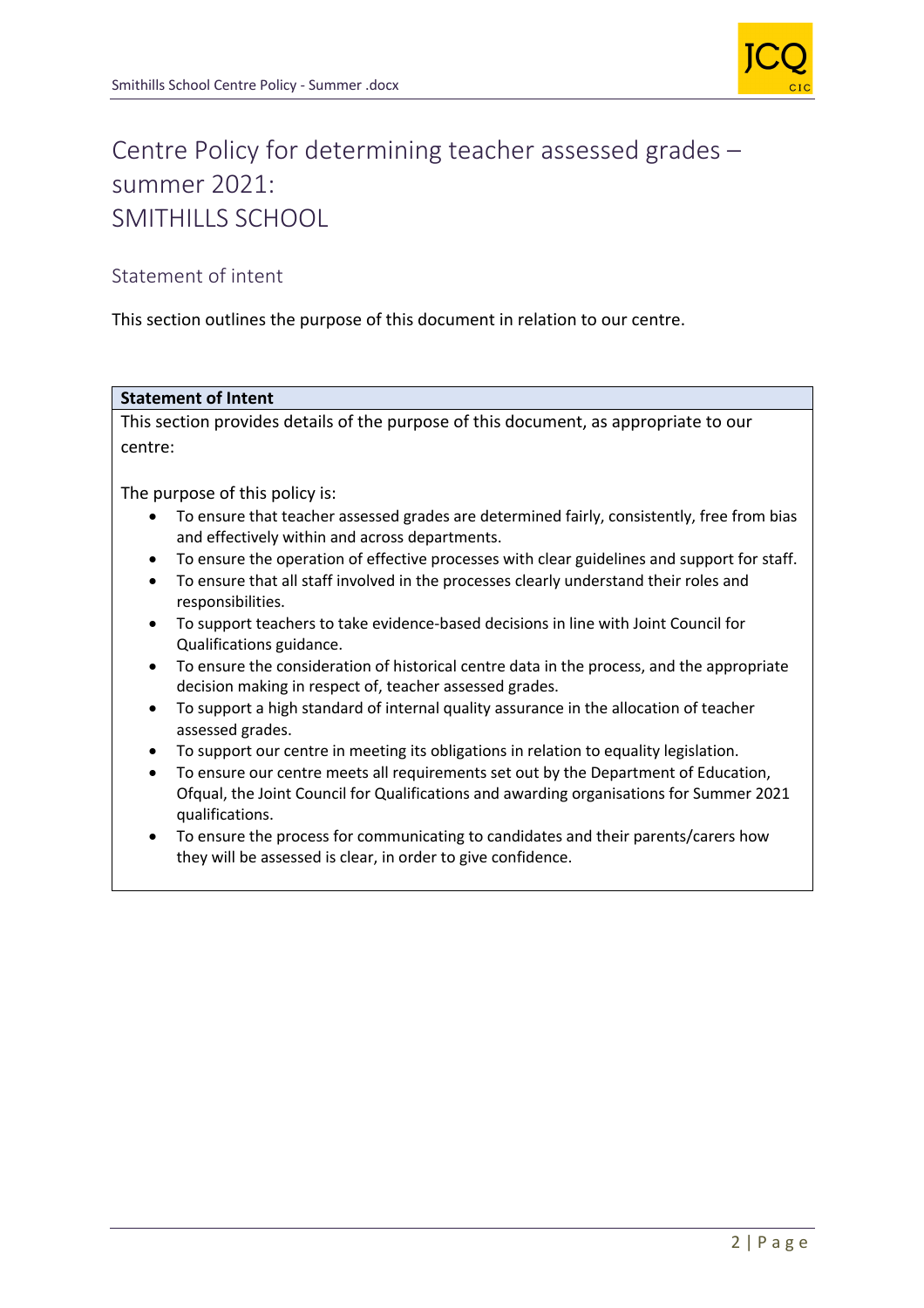

## Roles and responsibilities

This section of our Centre Policy outlines the personnel in our centre who have specific roles and responsibilities in the process of determining teacher assessed grades this year.

### **Roles and Responsibilities**

This section gives details of the roles and responsibilities within our centre:

#### **Head of Centre**

- Our Head of Centre, Michael Sidebottom, will be responsible for approving our policy for determining teacher assessed grades.
- Our Head of Centre has overall responsibility for the [school/college] as an examinations centre and will ensure that clear roles and responsibilities of all staff are defined.
- Our Head of Centre will confirm that teacher assessed grade decisions represent the academic judgement made by teachers and that the checks in place ensure these align with the guidance on standards provided by awarding organisations.
- Our Head of Centre will ensure a robust internal quality assurance process has been produced and signed-off in advance of results being submitted.

#### **Senior Leadership Team and Heads of Department**

Our Senior Leadership Team and Heads of Departments will:

- provide training and support to our other staff.
- support the Head of Centre in the quality assurance of the final teacher assessed grades.
- ensure an effective approach within and across departments and authenticating the preliminary outcome from single teacher subjects.
- be responsible for ensuring staff have a clear understanding of the internal and external quality assurance processes and their role within it.
- ensure that all teachers within their department make consistent judgements about student evidence in deriving a grade.
- ensure all staff conduct assessments under the appropriate levels of control with reference to guidance provided by the Joint Council for Qualifications.
- ensure teachers have the information required to make accurate and fair judgments.
- ensure that a Head of Department Checklist is completed for each qualification that they are submitting.

### **Teachers/ Specialist Teachers / SENCo**

Our teachers, specialist teachers and SENCo will:

- ensure they conduct assessments under our centre's appropriate levels of control and have sufficient evidence, in line with this Centre Policy and guidance from the Joint Council for Qualifications, to provide teacher assessed grades for each student they have entered for a qualification.
- ensure that the teacher assessed grade they assign to each student is a fair, valid and reliable reflection of the assessed evidence available for each student.
- make judgements based on what each student has been taught and what they have been assessed on, as outlined in the section on grading in the main JCQ guidance**.**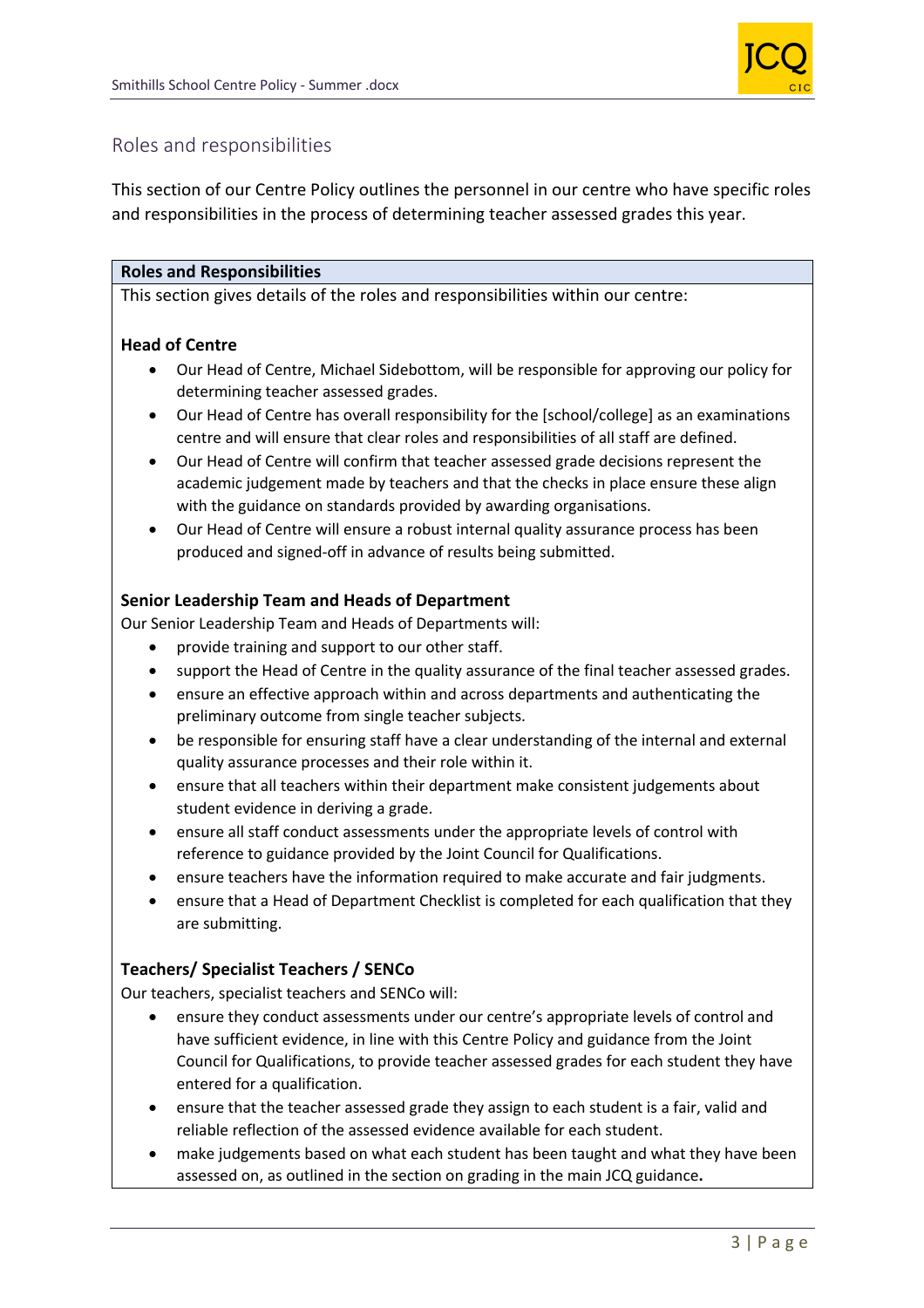

- produce an Assessment Record for each subject cohort, that includes the nature of the assessment evidence being used, the level of control for assessments considered, and any other evidence that explains the determination of the final teacher assessed grades. Any necessary variations for individual students will also be recorded.
- securely store and be able to retrieve sufficient evidence to justify their decisions.

### **Examinations Officer**

Our Examinations Officer will:

• be responsible for the administration of our final teacher assessed grades and for managing the post-results services.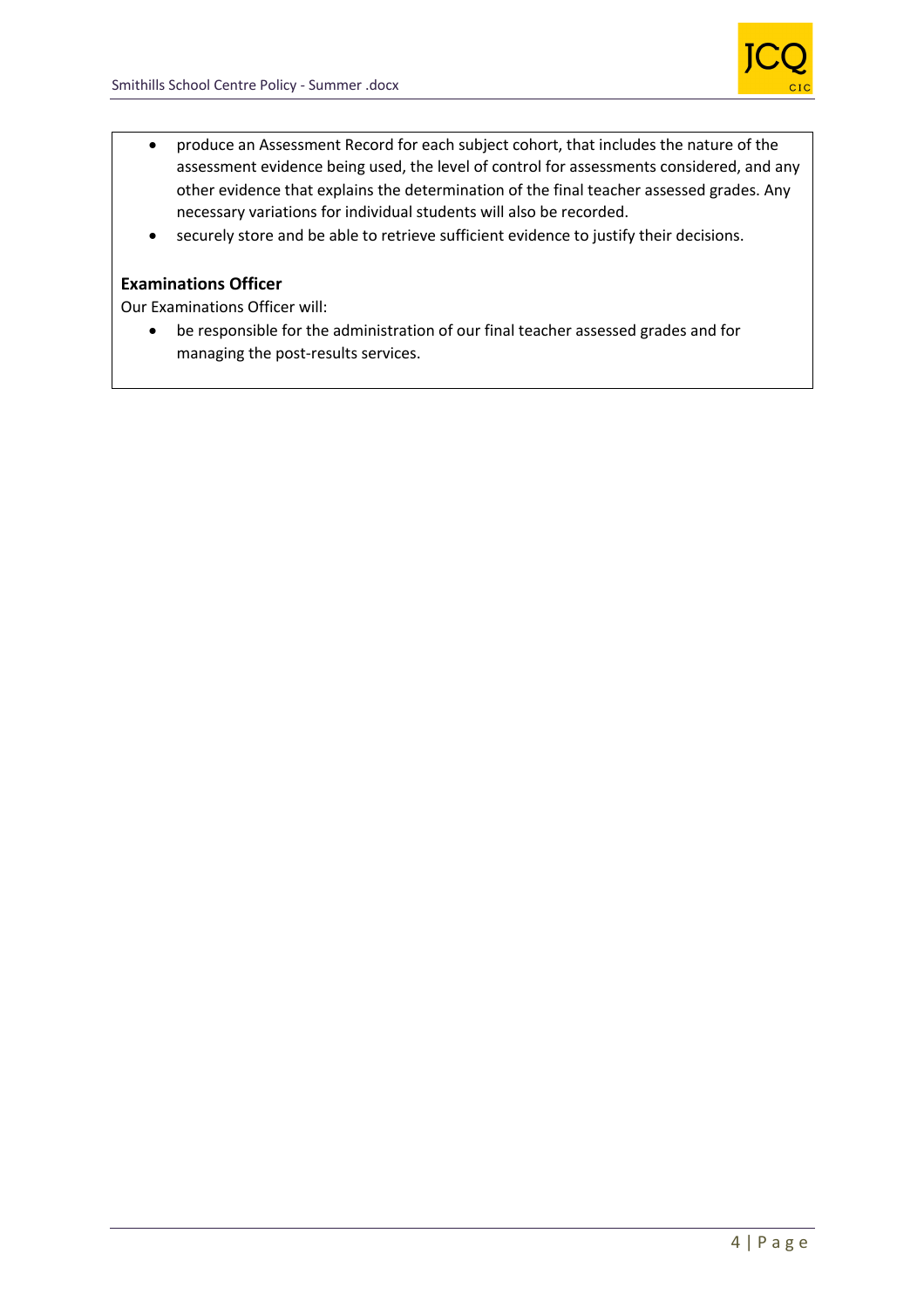

## Training, support and guidance

This section of our Centre Policy outlines the training, support and guidance that our centre will provide to those determining teacher assessed grades this year.

#### **Training**

This section provides details of the approach our centre will take to training, support and guidance in determining teacher assessed grades this year

- Teachers involved in determining grades in our centre will attend any centre-based training to help achieve consistency and fairness to all students.
- Teachers will engage fully with all training and support that has been provided by the Joint Council for Qualifications and the awarding organisations.
- Whole school training with a focus on the processes of awarding Teacher Assessed Grades will be provided
- Departmental training to ensure that the evidence base is strong for each subject will be ongoing
- Internal Quality Assurance will operate at both departmental level & whole school to ensure a consistent and fair approach in awarding Teacher Assessed Grades
- Training was provided to enable staff to continue delivering specifications remotely during the time when schools were closed to most pupils.

#### **Support for Newly Qualified Teachers and teachers less familiar with assessment**

This section provides details of our approach to training, support and guidance for newly qualified teachers and teachers less familiar with assessment

- We will provide mentoring from experienced teachers to NQTs and teachers less familiar with assessment.
- We will put in place additional internal reviews of teacher assessed grades for NQTs and other teachers as appropriate.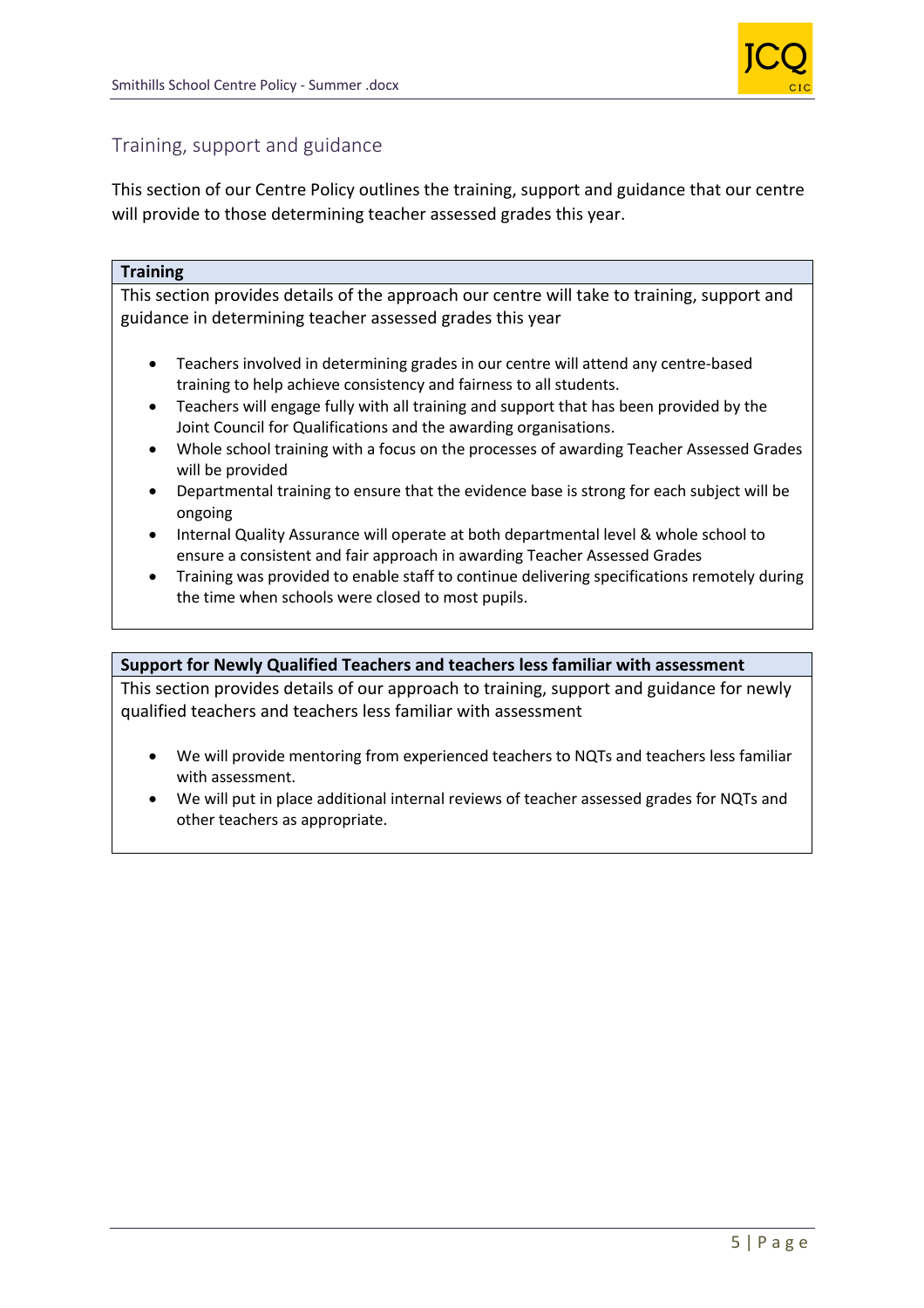

## Use of appropriate evidence

This section of our Centre Policy indicates how our centre will give due regard to the section in the JCQ guidance entitled: Guidance on grading for teachers.

## **A. Use of evidence** This section gives details in relation to our use of evidence. • Teachers making judgements will have regard to the Ofqual Head of Centre guidance on recommended evidence, and further guidance provided by awarding organisations. • All candidate evidence used to determine teacher assessed grades, and associated documentation, will be retained and made available for the purposes of external quality assurance and appeals. • We will be using student work produced in response to assessment materials provided by our awarding organisation(s), including groups of questions, past papers or similar materials such as practice or sample papers. • We will use non-exam assessment work (often referred to as coursework), even if this has not been fully completed. • We will use student work produced in centre-devised tasks that reflect the specification, that follow the same format as awarding organisation materials, and have been marked in a way that reflects awarding organisation mark schemes. • We will use substantial class or homework (including work that took place during remote learning). We will use internal tests taken by pupils. We will use mock exams taken over the course of study. • We will use records of a student's capability and performance over the course of study in performance-based subjects such as music, drama and PE. We provide further detail in the following areas: Additional Assessment Materials • We will use additional assessment materials to give students the opportunity to show what they know, understand or can do in an area of content that has been taught but not yet assessed. • We will use additional assessment materials to give students an opportunity to show improvement, for example, to validate or replace an existing piece of evidence. • We will use additional assessment materials to support consistency of judgement between teachers or classes by giving everyone the same task to complete. • We will combine and/or remove elements of questions where, for example, a multi-part question includes a part which focuses on an element of the specification that hasn't been taught.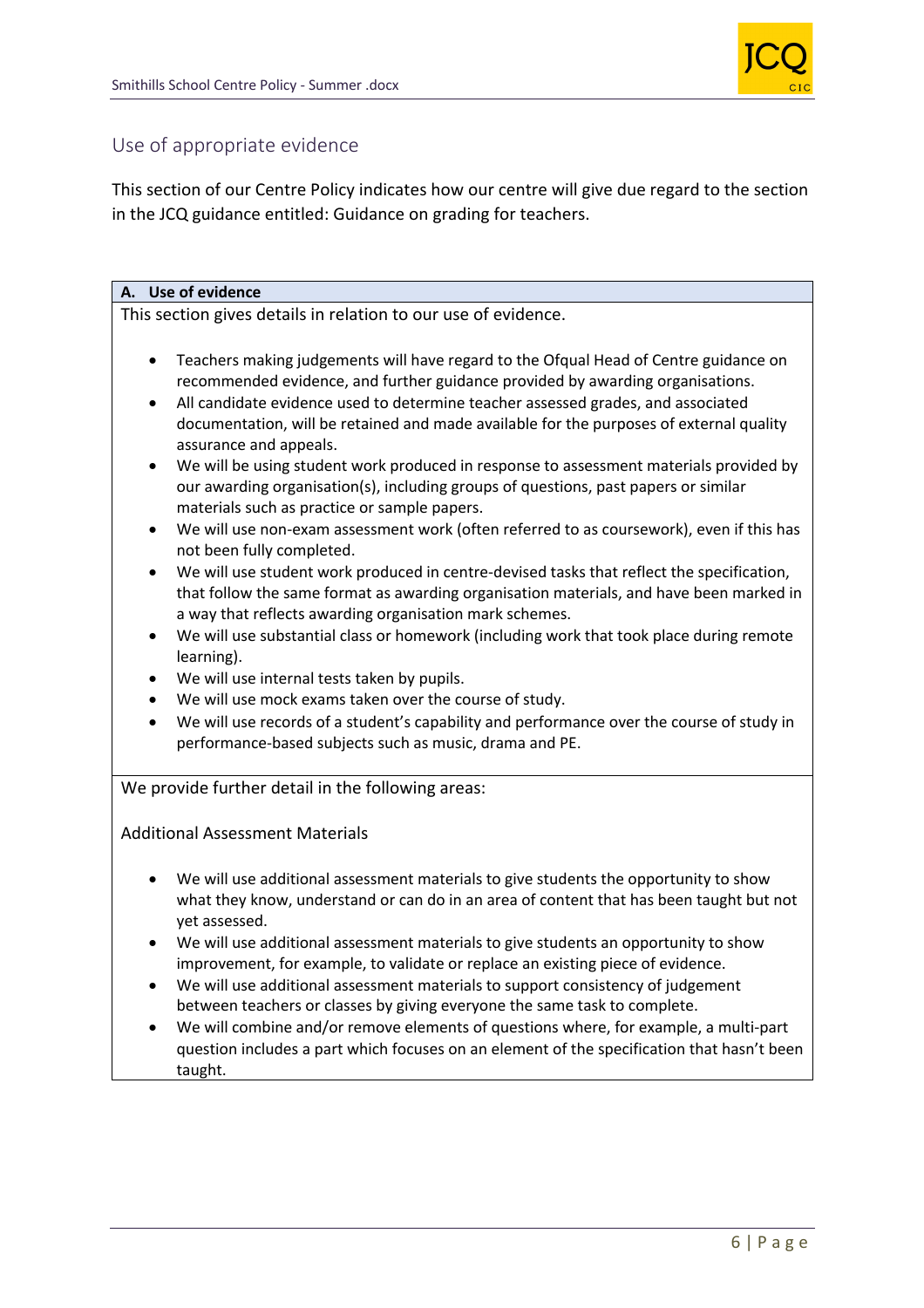

Our centre will ensure the appropriateness of evidence and balance of evidence in arriving at grades in the following ways:

- We will consider the level of control under which an assessment was completed, for example, whether the evidence was produced under high control and under supervision or at home.
- We will ensure that we are able to authenticate the work as the student's own, especially where that work was not completed within the school or college.
- We will consider the limitations of assessing a student's performance when using assessments that have been completed more than once, or drafted and redrafted, where this is not a skill being assessed.
- We will consider the specification and assessment objective coverage of the assessment.
- We will consider the depth and breadth of knowledge, understanding and skills assessed, especially higher order skills within individual assessments.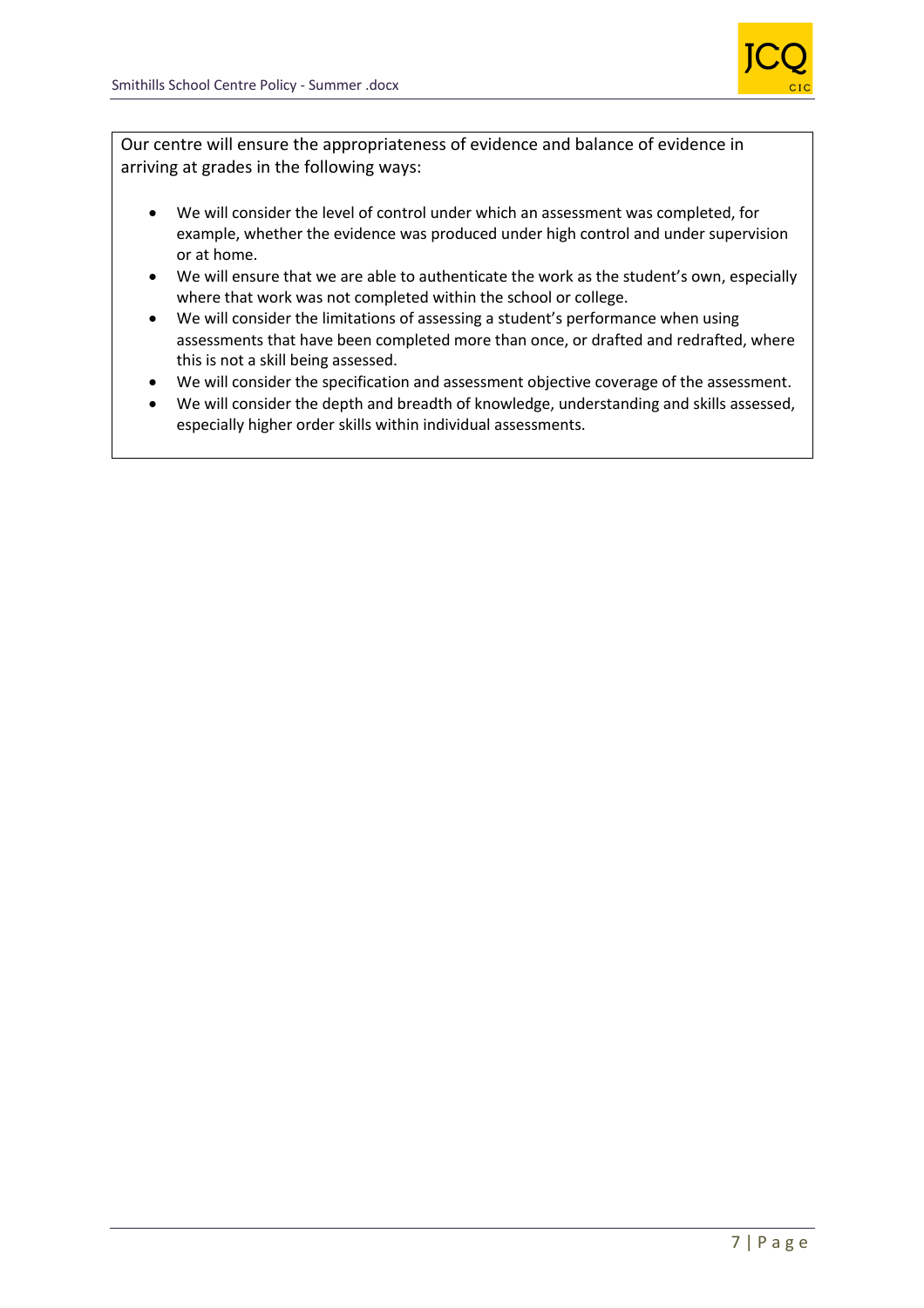

## Determining teacher assessed grades

This section of our Centre Policy outlines the approach our centre will take to awarding teacher assessed grades.

#### **Awarding teacher assessed grades based on evidence**

We give details here of our centre's approach to awarding teacher assessed grades.

- Our teachers will determine grades based on evidence which is commensurate with the standard at which a student is performing, i.e. their demonstrated knowledge, understanding and skills across the content of the course they have been taught.
- Our teachers will record how the evidence was used to arrive at a fair and objective grade, which is free from bias.
- Our teachers will produce an Assessment Record for each subject cohort and will share this with their Head of Department. Any necessary variations for individual students will also be shared.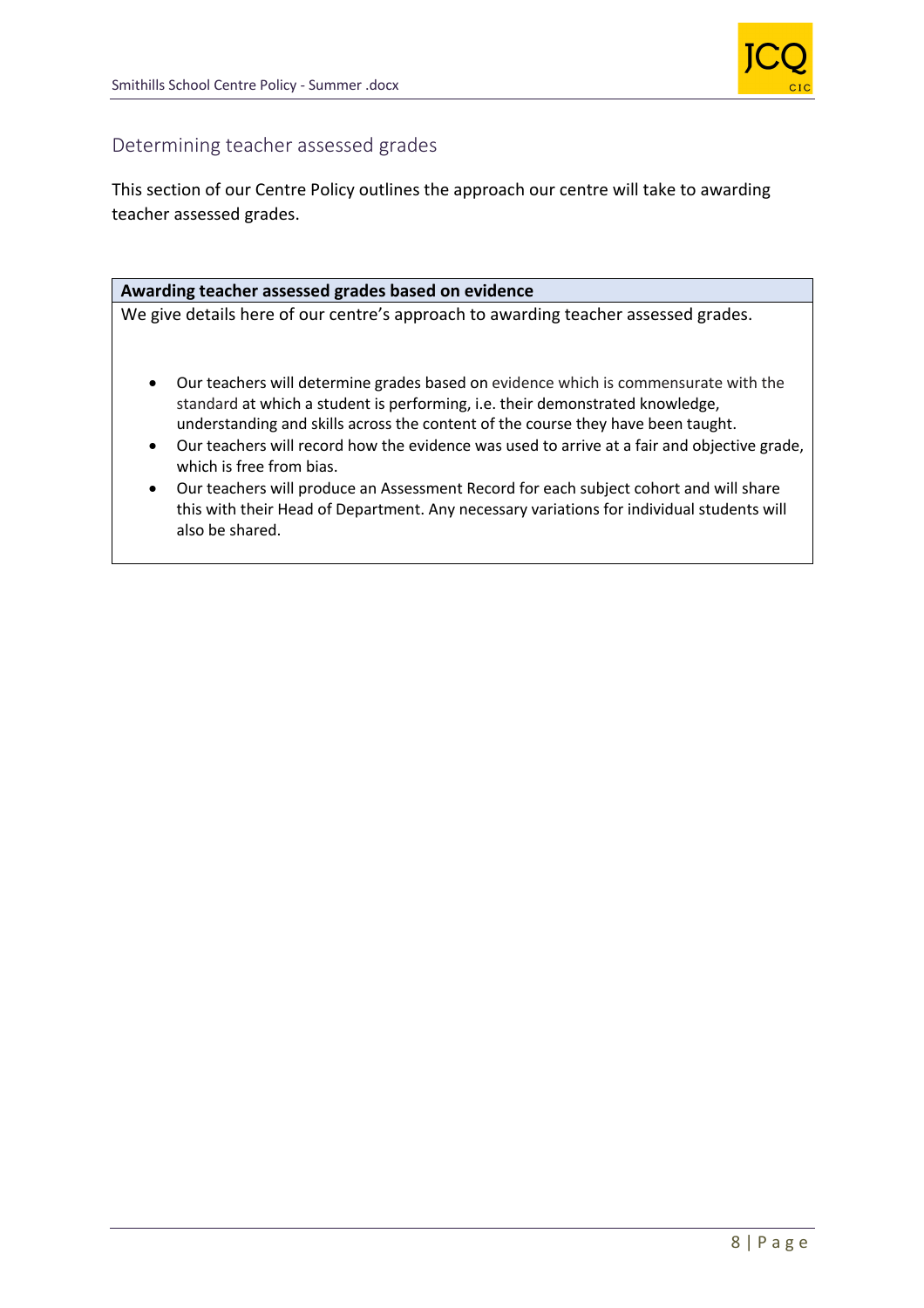

## Internal quality assurance

This section of our Centre Policy outlines the approach our centre will take to ensure internal standardisation of teacher assessed grades, to ensure consistency, fairness and objectivity of decisions.

## Head of Centre Internal Quality Assurance and Declaration

#### **Internal quality assurance**

This section gives details of our approach to internal standardisation, within and across subject departments.

- We will ensure that all teachers involved in deriving teacher assessed grades read and understand this Centre Policy document.
- In subjects where there is more than one teacher and/or class in the department, we will ensure that our centre carries out an internal standardisation process.
- We will ensure that all teachers are provided with training and support to ensure they take a consistent approach to:
	- o Arriving at teacher assessed grades
	- o Marking of evidence
	- o Reaching a holistic grading decision
	- o Applying the use of grading support and documentation
- We will conduct internal standardisation across all grades.
- We will ensure that the Assessment Record will form the basis of internal standardisation and discussions across teachers to agree the awarding of teacher assessed grades.
- Where necessary, we will review and reflect on individual grading decisions to ensure alignment with the standards as outlined by our awarding organisation(s).
- Where appropriate, we will amend individual grade decisions to ensure alignment with the standards as outlined by our awarding organisation(s).
- Where there is only one teacher involved in marking assessments and determining grades, then the output of this activity will be reviewed by an appropriate member of staff within the centre.
	- o This will be Jonathan Paling.
- The subjects this applies to are In respect of equality legislation, we will consider the range of evidence for students of different protected characteristics that are included in our internal standardisation.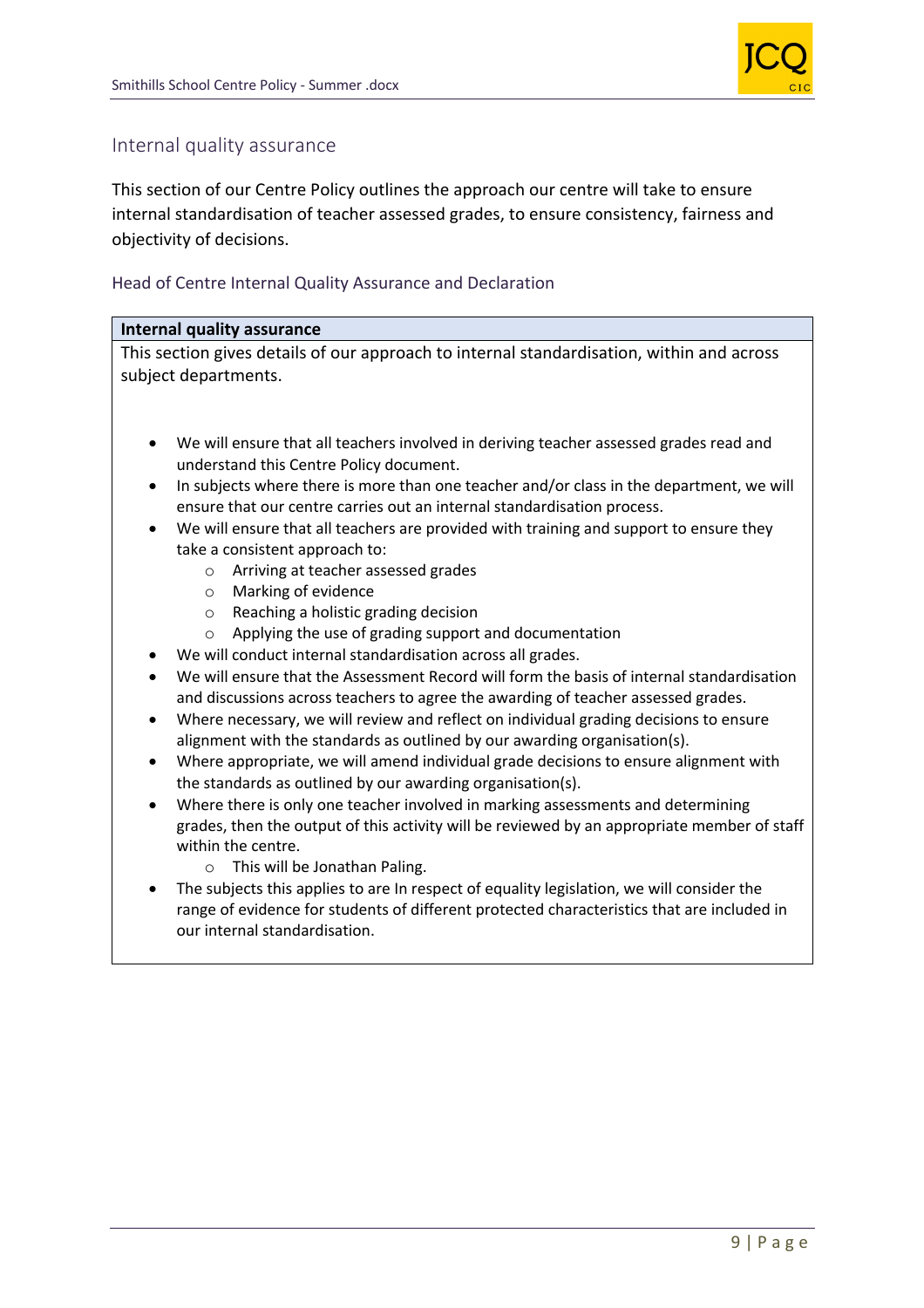

## Comparison of teacher assessed grades to results for previous cohorts

This section of our Centre Policy outlines the approach we will take to compare our teacher assessed grades in 2021 with results from previous cohorts.

### **Comparison of Teacher Assessed Grades to results for previous cohorts**

This section gives details of our internal process to ensure a comparison of teacher assessed grades at qualification level to results for previous cohorts in our centre taking the same qualification.

- We will compile information on the grades awarded to our students in past June series in which exams took place (e.g. 2017 - 2019).
- We will consider the size of our cohort from year to year.
- We will consider the stability of our centre's overall grade outcomes from year to year.
- We will consider both subject and centre level variation in our outcomes during the internal quality assurance process.
- We will prepare a succinct narrative on the outcomes of the review against historic data which, in the event of significant divergence from the qualifications-levels profiles attained in previous examined years, addresses the reasons for this divergence. This commentary will be available for subsequent review during the QA process.

This section gives details of the approach our centre will follow if our initial teacher assessed grades for a qualification are viewed as overly lenient or harsh compared to results in previous years.

- We will compile historical data giving appropriate regard to potential mixtures of A\*-G and 9-1 grades in GCSEs. Where required, we will use the Ofqual guidance to convert legacy grades into the new 9 to 1 scale.
- We will bring together other data sources that will help to quality assure the grades we intend to award in 2021.

This section gives details of changes in our cohorts that need to be reflected in our comparisons.

• We will omit subjects that we no longer offer from the historical data.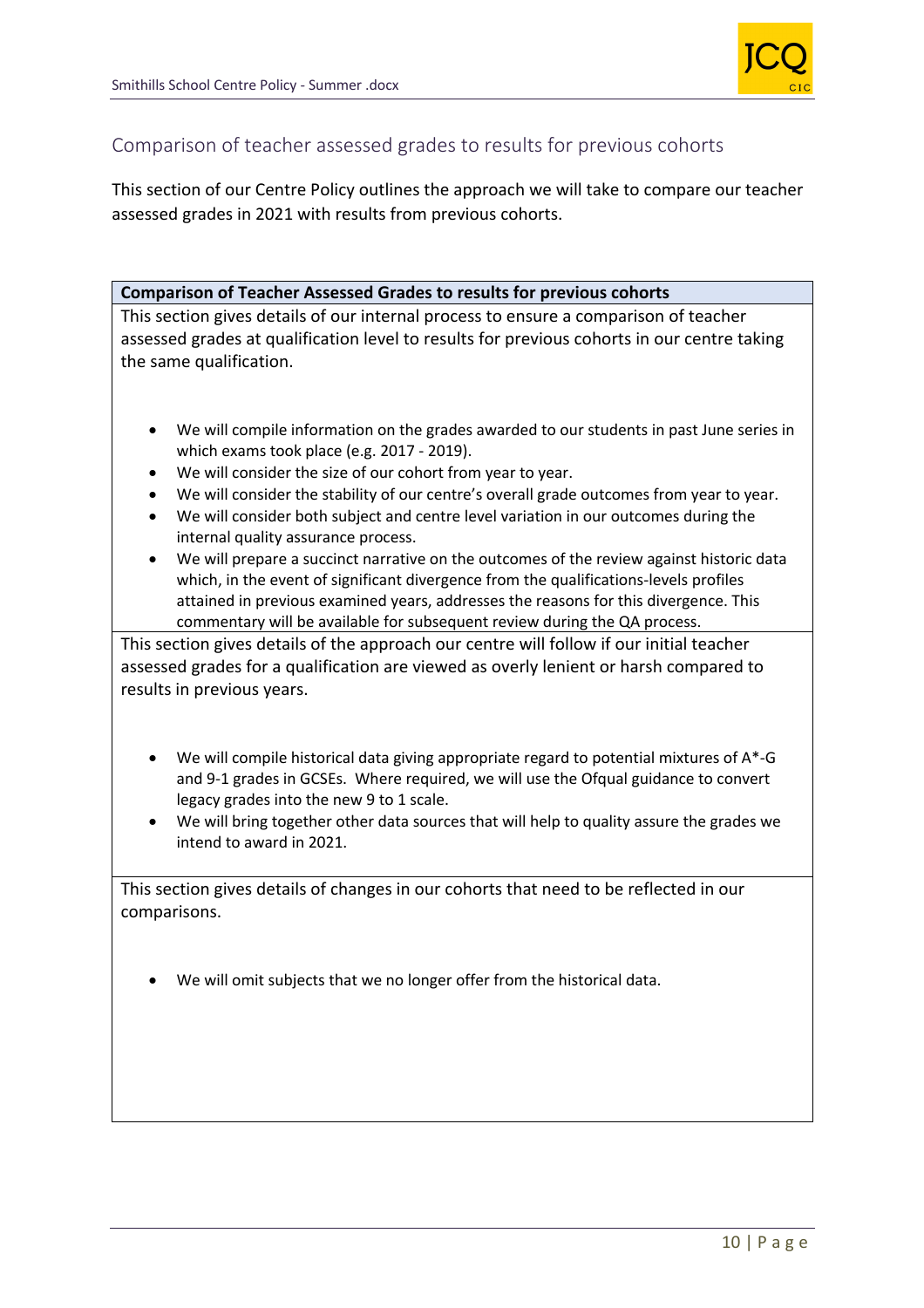

## Access Arrangements and Special Considerations

This section of our Centre Policy outlines the approach our centre will take to provide students with appropriate access arrangements and take into account mitigating circumstances in particular instances.

| Reasonable adjustments and mitigating circumstances (special consideration)                                                                                                                                                                                                                                                                                                                                                                                    |  |  |
|----------------------------------------------------------------------------------------------------------------------------------------------------------------------------------------------------------------------------------------------------------------------------------------------------------------------------------------------------------------------------------------------------------------------------------------------------------------|--|--|
| This section gives details of our approach to access arrangements and mitigating<br>circumstances (special consideration).                                                                                                                                                                                                                                                                                                                                     |  |  |
| Where students have agreed access arrangements or reasonable adjustments (for<br>$\bullet$<br>example a reader or scribe) we will make every effort to ensure that these arrangements<br>are in place when assessments are being taken.<br>Where an assessment has taken place without an agreed reasonable adjustment or access<br>$\bullet$<br>arrangement, we will remove that assessment from the basket of evidence and<br>alternative evidence obtained. |  |  |
| Where illness or other personal circumstances might have affected performance in<br>$\bullet$<br>assessments used in determining a student's standard of performance, we will take<br>account of this when making judgements.                                                                                                                                                                                                                                  |  |  |

- We will record, as part of the Assessment Record, how we have incorporated any necessary variations to take account of the impact of illness or personal circumstances on the performance of individual students in assessments.
- To ensure consistency in the application of Special Consideration, we will ensure all teachers have read and understood the document:  $JCQ - A$  guide to the special consideration process, with effect from 1 September 2020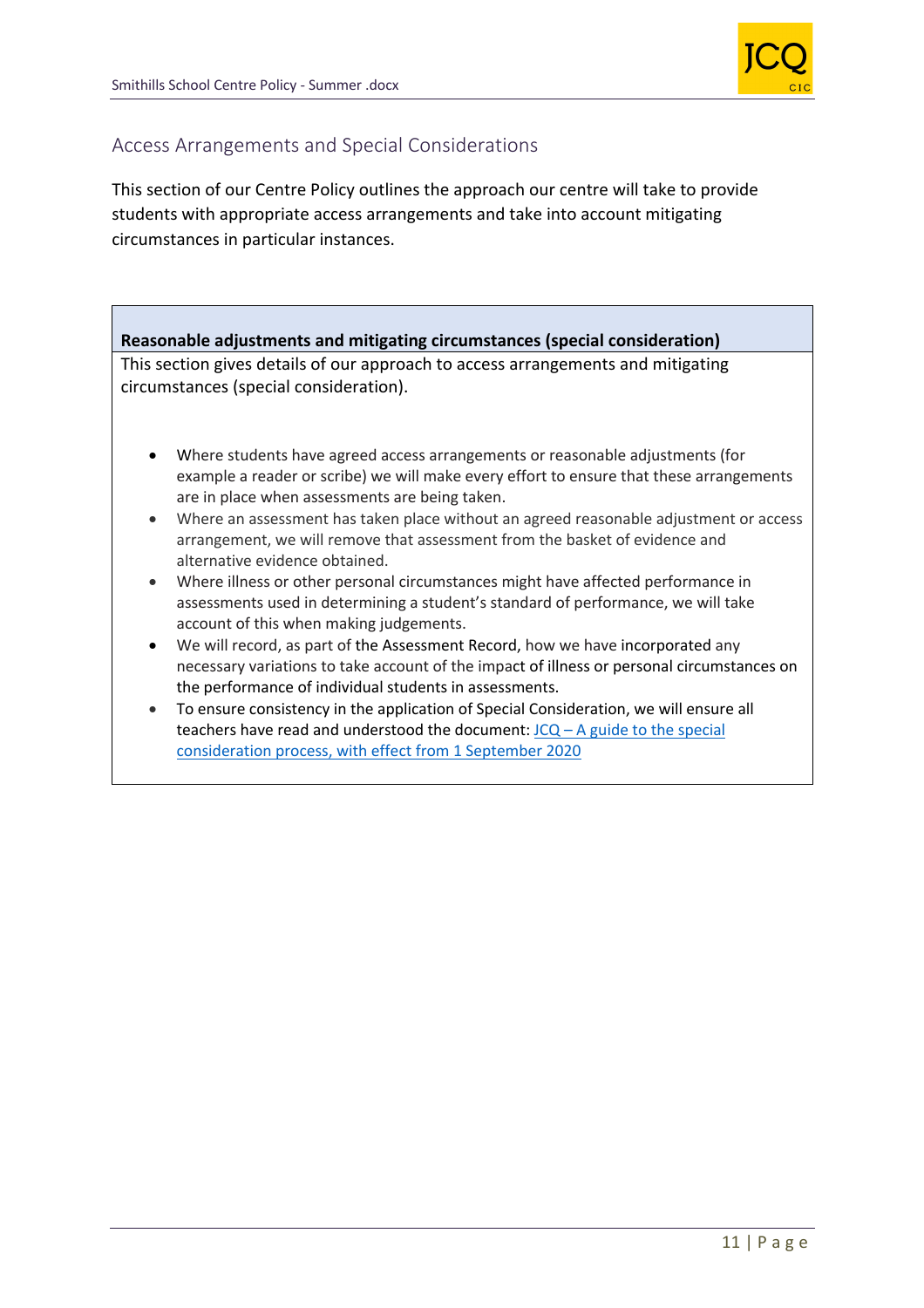

## Addressing disruption/differential lost learning (DLL)

#### B. **Addressing Disruption/Differentiated Lost Learning (DLL)**

This section gives details of our approach to address disruption or differentiated lost teaching.

- Teachers have continuously set work on MS Teams to minimise disruption for pupils and ensure continuity of learning.
- Pupils and parents were given the opportunity to have access to a laptop if required to support their learning during any period of disruption.
- Teachers have followed their department's specification.
- All students have had access to work and support for all of the qualifications they are entered for.
- Teachers have recorded the pupils' engagement in remote learning, during both bubble closures and lockdown. This data has been shared with parents.
- Teacher assessed grades will be determined based on evidence of the content that has been taught and assessed for each student.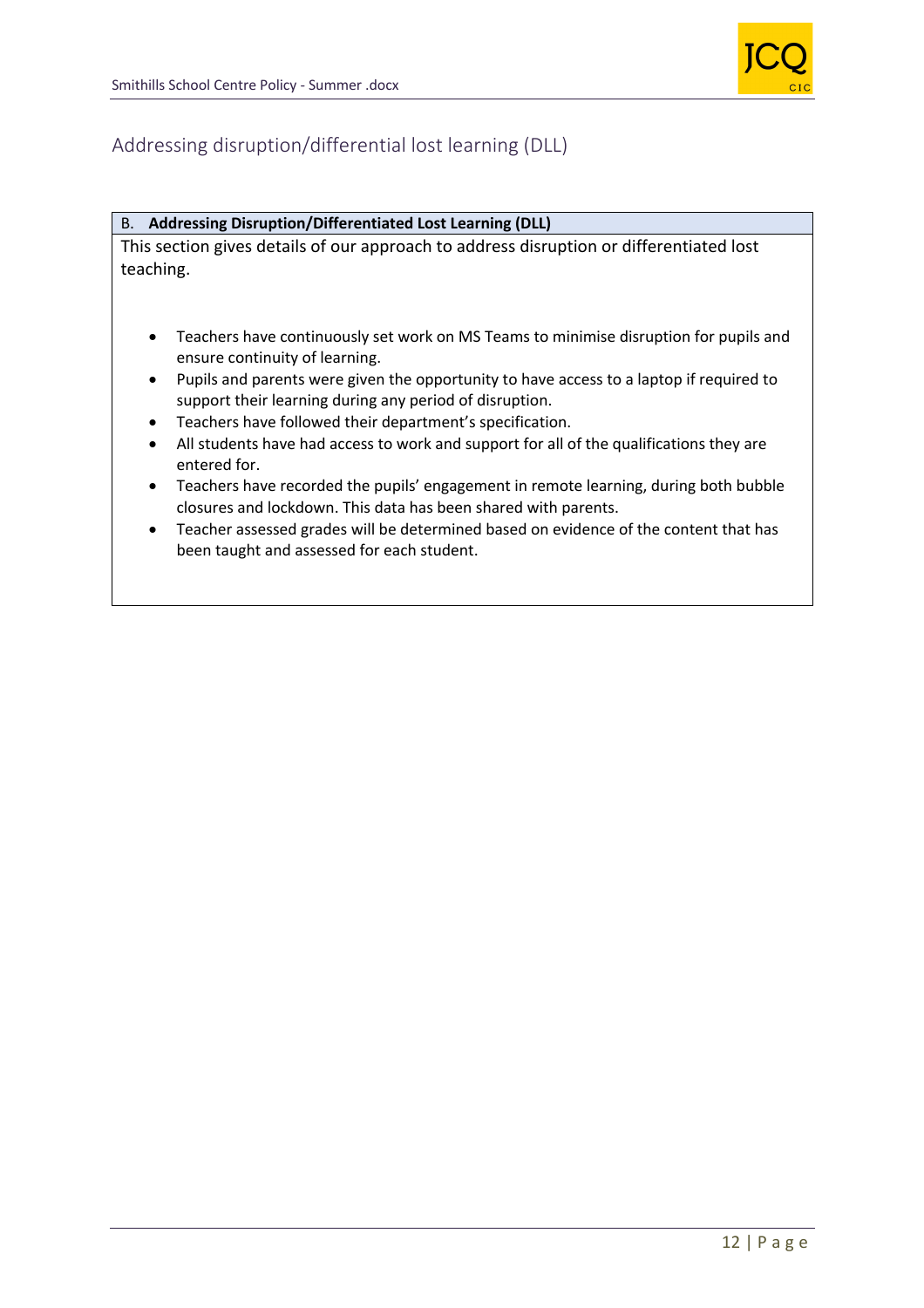

## Objectivity

This section of our Centre Policy outlines the arrangements in place to ensure objectivity of decisions.

## **Objectivity**

This section gives a summary of the arrangements in place within our centre in relation to objectivity.

Staff will fulfil their duties and responsibilities in relation to relevant equality and disability legislation.

Senior Leaders, Heads of Department and Centre will consider:

- sources of unfairness and bias (situations/contexts, difficulty, presentation and format, language, conditions for assessment, marker preconceptions);
- how to minimise bias in questions and marking and hidden forms of bias); and
- bias in teacher assessed grades.

To ensure objectivity, all staff involved in determining teacher assessed grades will be made aware that:

- unconscious bias can skew judgements;
- the evidence presented should be valued for its own merit as an indication of performance and attainment;
- teacher assessed grades should not be influenced by candidates' positive or challenging personal circumstances, character, behaviour, appearance, socio-economic background, or protected characteristics;
- unconscious bias is more likely to occur when quick opinions are formed; and our internal standardisation process will help to ensure that there are different perspectives to the quality assurance process.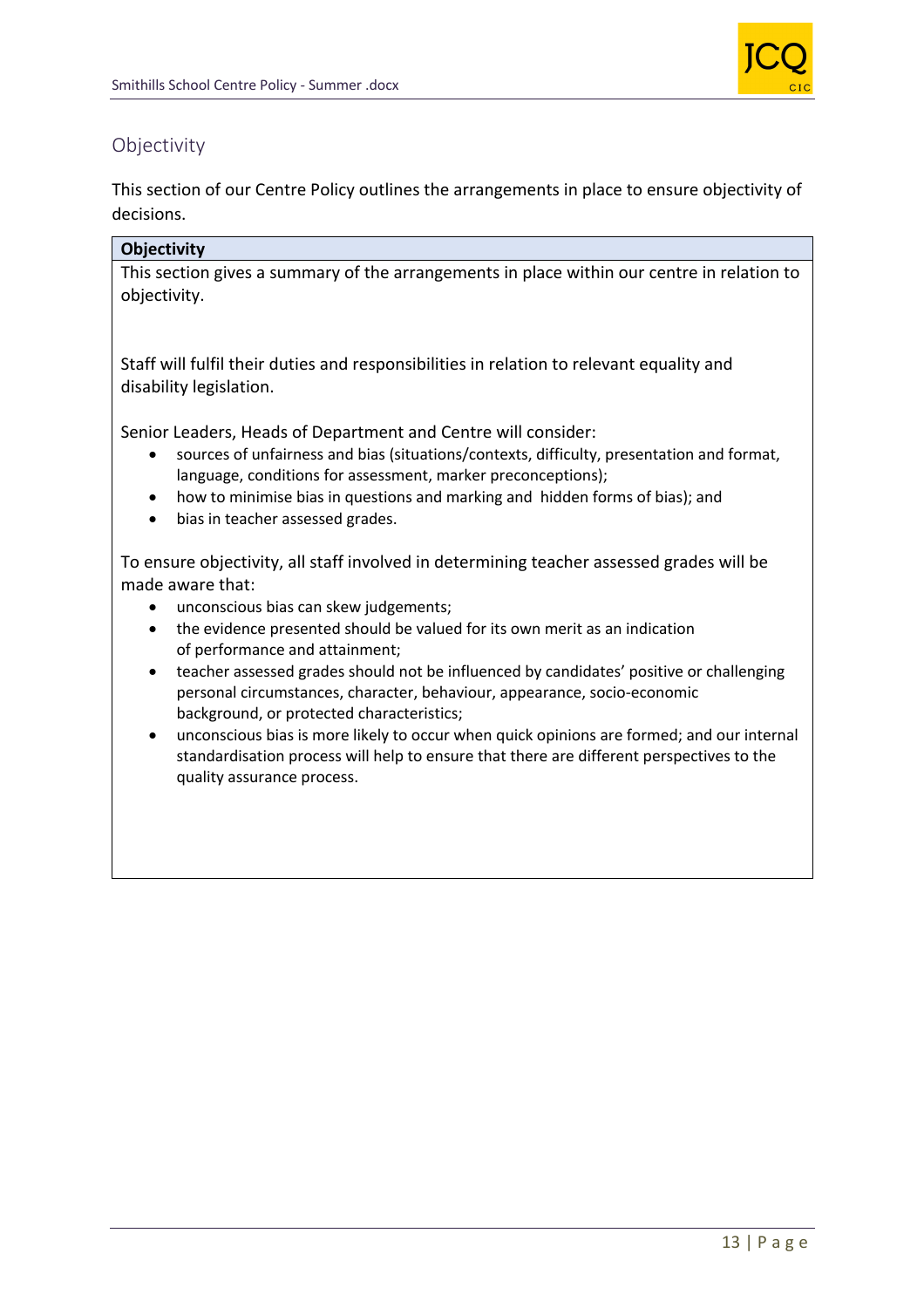

## Recording decisions and retention of evidence and data

This section of our Centre Policy outlines our arrangements to recording decisions and to retaining evidence and data.

|       | C. Recording Decisions and Retention of Evidence and Data                            |
|-------|--------------------------------------------------------------------------------------|
|       | This section outlines our approach to recording decisions and retaining evidence and |
| data. |                                                                                      |
|       |                                                                                      |
|       | We will ensure that teachers and Heads of Departments maintain records that show how |

- We will ensure that teachers and Heads of Departments maintain records that show how the teacher assessed grades process operated, including the rationale for decisions in relation to individual marks/grades.
- We will ensure that evidence is maintained across a variety of tasks to develop a holistic view of each student's demonstrated knowledge, understanding and skills in the areas of content taught.
- We will put in place recording requirements for the various stages of the process to ensure the accurate and secure retention of the evidence used to make decisions.
- We will comply with our obligations regarding data protection legislation.
- We will ensure that the grades accurately reflect the evidence submitted.
- We will ensure that evidence is retained electronically or on paper in a secure centrebased system that can be readily shared with our awarding organisation(s).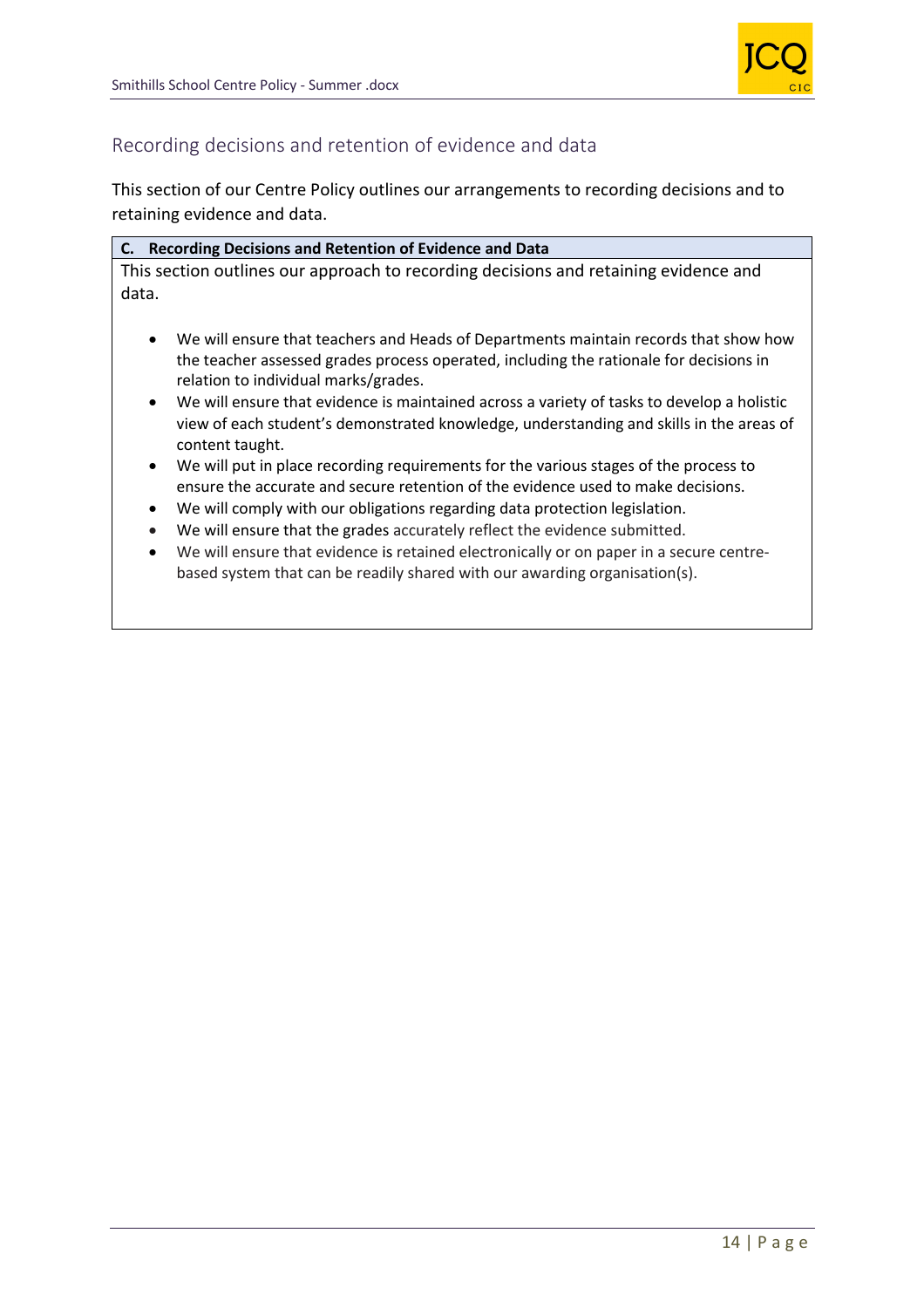

## Authenticating evidence

#### **D. Authenticating evidence**

This section of our Centre Policy details the mechanisms in place to ensure that teachers are confident in the authenticity of evidence, and the process for dealing with cases where evidence is not thought to be authentic.

Robust mechanisms, which will include

- Internal Quality Assurance considering the most recent evidence base linked to the Awarding Body
- External Moderation of coursework Where applicable
- External verification for subjects where there is only one specialist teacher
- Internal & External verification for Vocational suite of qualifications
- Separate Centre Policy for QTAGs (BTEC suite of qualifications) provided
- Departmental Internal Quality Assurance Procedures
- Triangulation of all evidence bases to ensure grades are accurate
- Pupil declaration to confirm it is their own work
- Awarding Organisation Material/Grade Descriptors will be in place to ensure that teachers are confident that work used as evidence is the students' own and that no inappropriate levels of support have been given to students to complete it, either within the centre or with external tutors.
- It is understood that awarding organisations will investigate instances where it appears evidence is not authentic. We will follow all guidance provided by the awarding organisations to support these determinations of authenticity.

**AQA** https://www.aqa.org.uk/2021-exam-changes **OCR** Everything you need to know for summer 2021 (ocr.org.uk) **Pearson** https://qualifications.pearson.com/en/campaigns/summer-2021 support.html?utm\_source=homepage&utm\_medium=referral&utm\_campaign=GBSEGS082 0SUM21 **Eduqas** https://www.eduqas.co.uk/home/summer-2021-information-andupdates/summer-2021-changes-to-assessments/ **VTCT** https://www.vtct.org.uk/coronavirus-latest/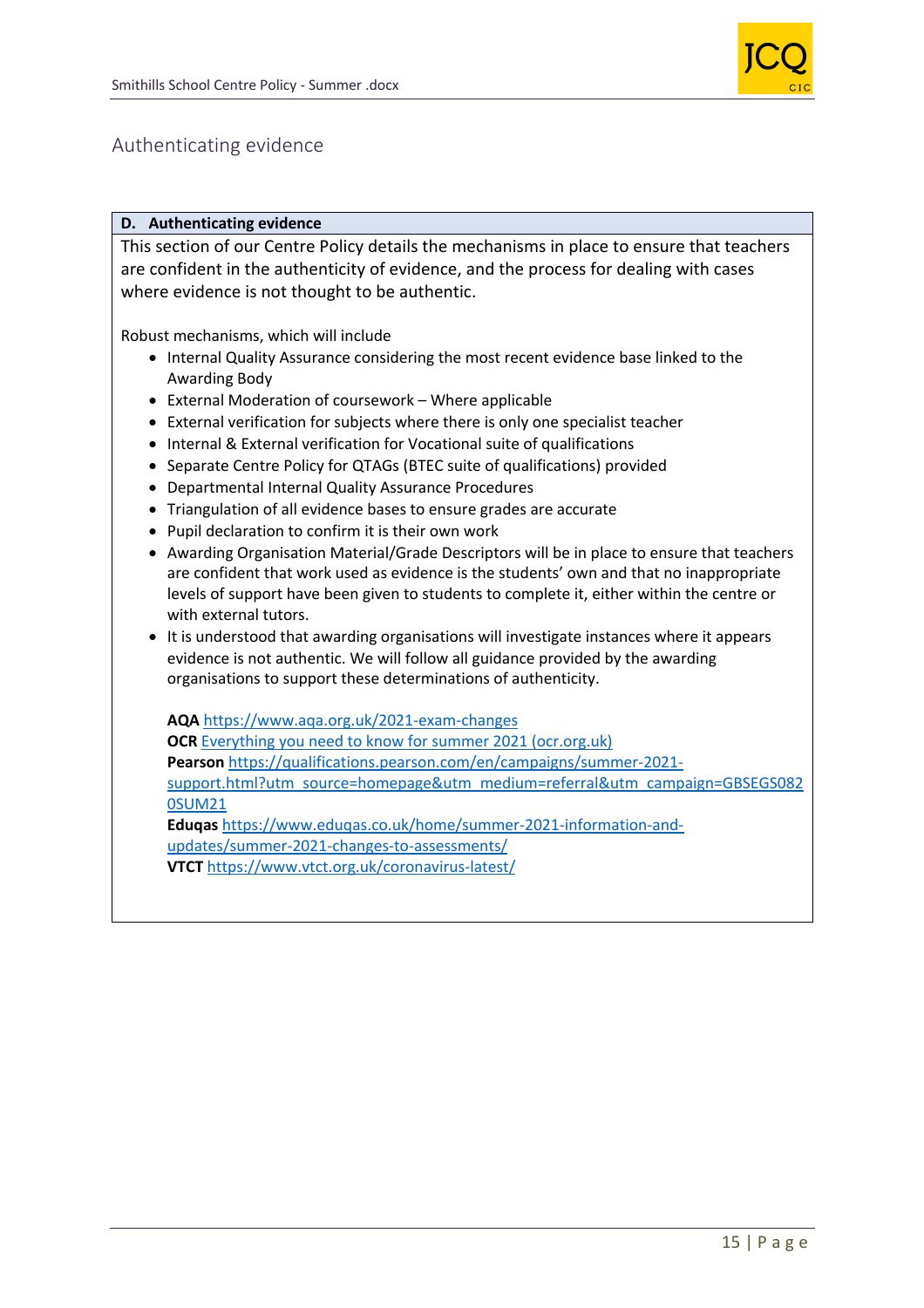

## Confidentiality, malpractice and conflicts of interest

## **Confidentiality**

This section of our Centre Policy outlines the measures in place to ensure the confidentiality of the grades our centre determines, and to make students aware of the range of evidence on which those grades will be based.

#### **A. Confidentiality**

This section details the measures in place in our centre to maintain the confidentiality of grades, while sharing information regarding the range of evidence on which the grades will be based.

- All staff involved have been made aware of the need to maintain the confidentiality of teacher assessed grades.
- All teaching staff have been briefed on the requirement to share details of the range of evidence on which students' grades will be based, while ensuring that details of the final grades remain confidential.
- Relevant details from this Policy, including requirements around sharing details of evidence and the confidentiality requirements, have been shared with parents/guardians.

#### Malpractice

This section of our Centre Policy outlines the measures in place to prevent malpractice and other breaches of exam regulations, and to deal with such cases if they occur.

#### **B. Malpractice**

This section details the measures in place in our centre to prevent malpractice and, where that proves impossible, to handle cases in accordance with awarding organisation requirements.

- Our general centre policies regarding malpractice, maladministration and conflicts of interest have been reviewed to ensure they address the specific challenges of delivery in Summer 2021.
- All staff involved have been made aware of these policies, and have received training in them as necessary.
- All staff involved have been made aware of the specific types of malpractice which may affect the Summer 2021 series including:
- o breaches of internal security;
- o deception;
- o improper assistance to students;
- o failure to appropriately authenticate a student's work;
- o over direction of students in preparation for common assessments;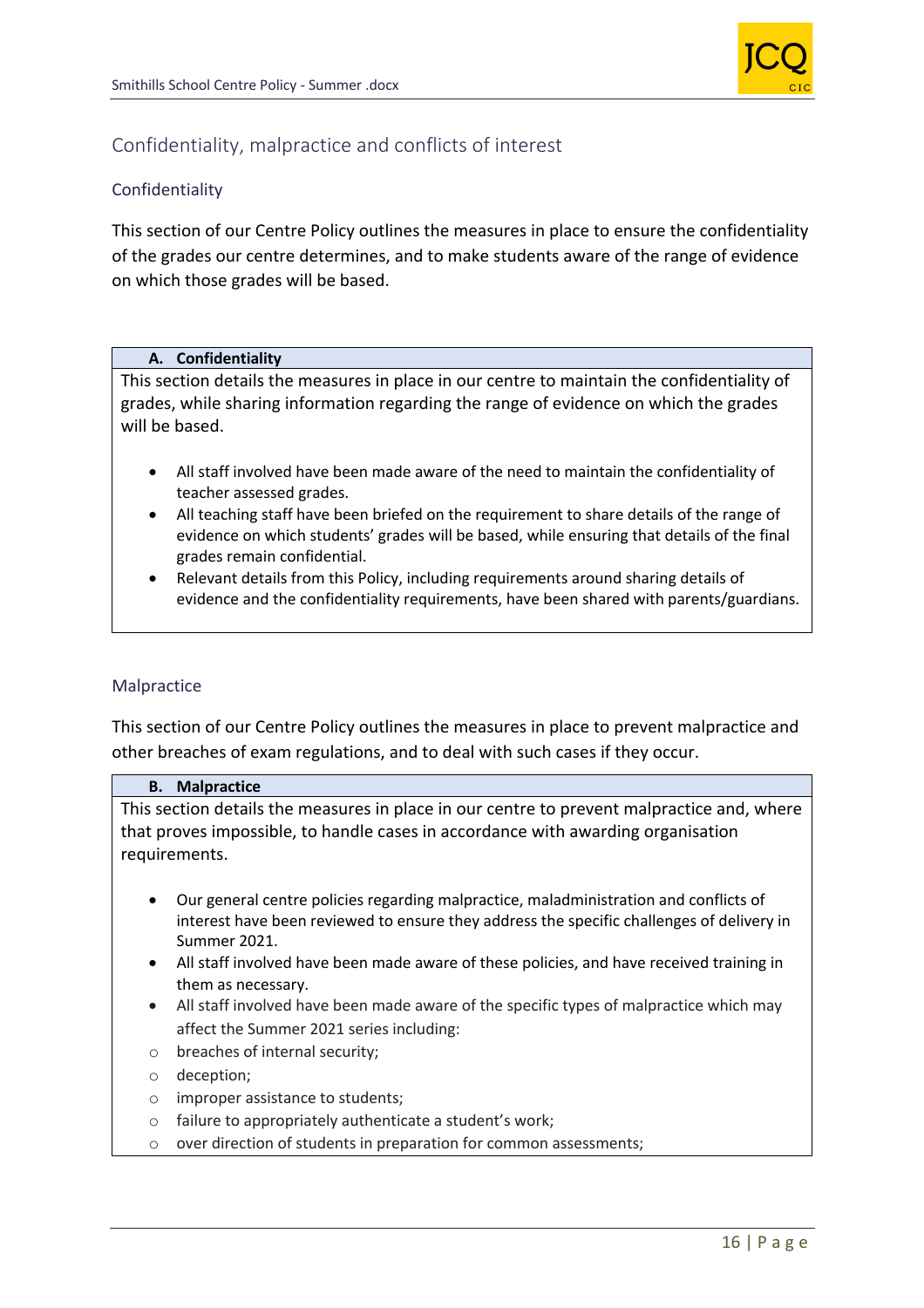

- o allegations that centres submit grades not supported by evidence that they know to be inaccurate;
- $\circ$  centres enter students who were not originally intending to certificate a grade in the Summer 2021 series;
- $\circ$  failure to engage as requested with awarding organisations during the External Quality Assurance and appeal stages; and
- $\circ$  failure to keep appropriate records of decisions made and teacher assessed grades.
- The consequences of malpractice or maladministration as published in the JCQ guidance: JCQ Suspected Malpractice: Policies and Procedures and including the risk of a delay to students receiving their grades, up to, and including, removal of centre status have been outlined to all relevant staff.

### Conflicts of Interest

This section of our Centre Policy outlines the measures in place to address potential conflicts of interest.

#### **C. Conflicts of Interest**

This section details our approach to addressing conflicts of interest, and how we will respond to such allegations.

- To protect the integrity of assessments, all staff involved in the determination of grades must declare any conflict of interest such as relationships with students to our Head of Centre for further consideration.
- Our Head of Centre will take appropriate action to manage any conflicts of interest arising with centre staff in accordance with the JCQ documents - General Regulations for Approved Centres, 1 September 2020 to 31 August 2021.
- We will also carefully consider the need if to separate duties and personnel to ensure fairness in later process reviews and appeals.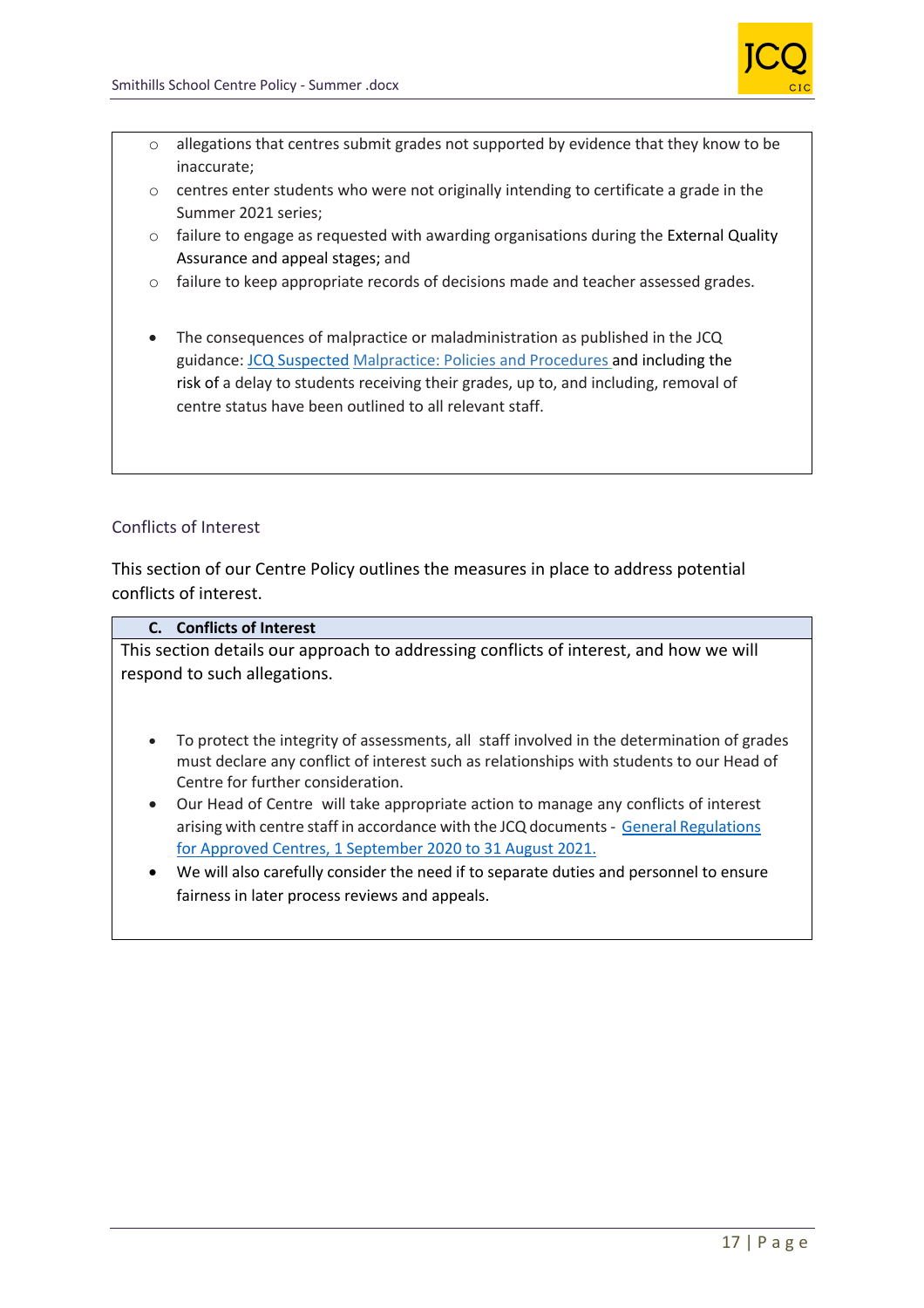

## External Quality Assurance

This section of our Centre Policy outlines the arrangements in place to comply with awarding organisation arrangements for External Quality Assurance of teacher assessed grades in a timely and effective way.

### **A. External Quality Assurance**

This section outlines the arrangements we have in place to ensure the relevant documentation and assessment evidence can be provided in a timely manner for the purposes of External Quality Assurance sampling, and that staff can be made available to respond to enquiries.

- All staff involved have been made aware of the awarding organisation requirements for External Quality Assurance as set out in the JCQ Guidance.
- All necessary records of decision-making in relation to determining grades have been properly kept and can be made available for review as required.
- All student evidence on which decisions regarding the determination of grades has been retained and can be made available for review as required.
- Instances where student evidence used to decide teacher assessed grades is not available, for example where the material has previously been returned to students and cannot now be retrieved, will be clearly recorded on the appropriate documentation.
- All staff involved have been briefed on the possibility of interaction with awarding organisations during the different stages of the External Quality Assurance process and can respond promptly and fully to enquiries, including attendance at Virtual Visits should this prove necessary.
- Arrangements are in place to respond fully and promptly to any additional requirements/reviews that may be identified as a result of the External Quality Assurance process.
- Staff have been made aware that a failure to respond fully and effectively to such additional requirements may result in further action by the awarding organisations, including the withholding of results.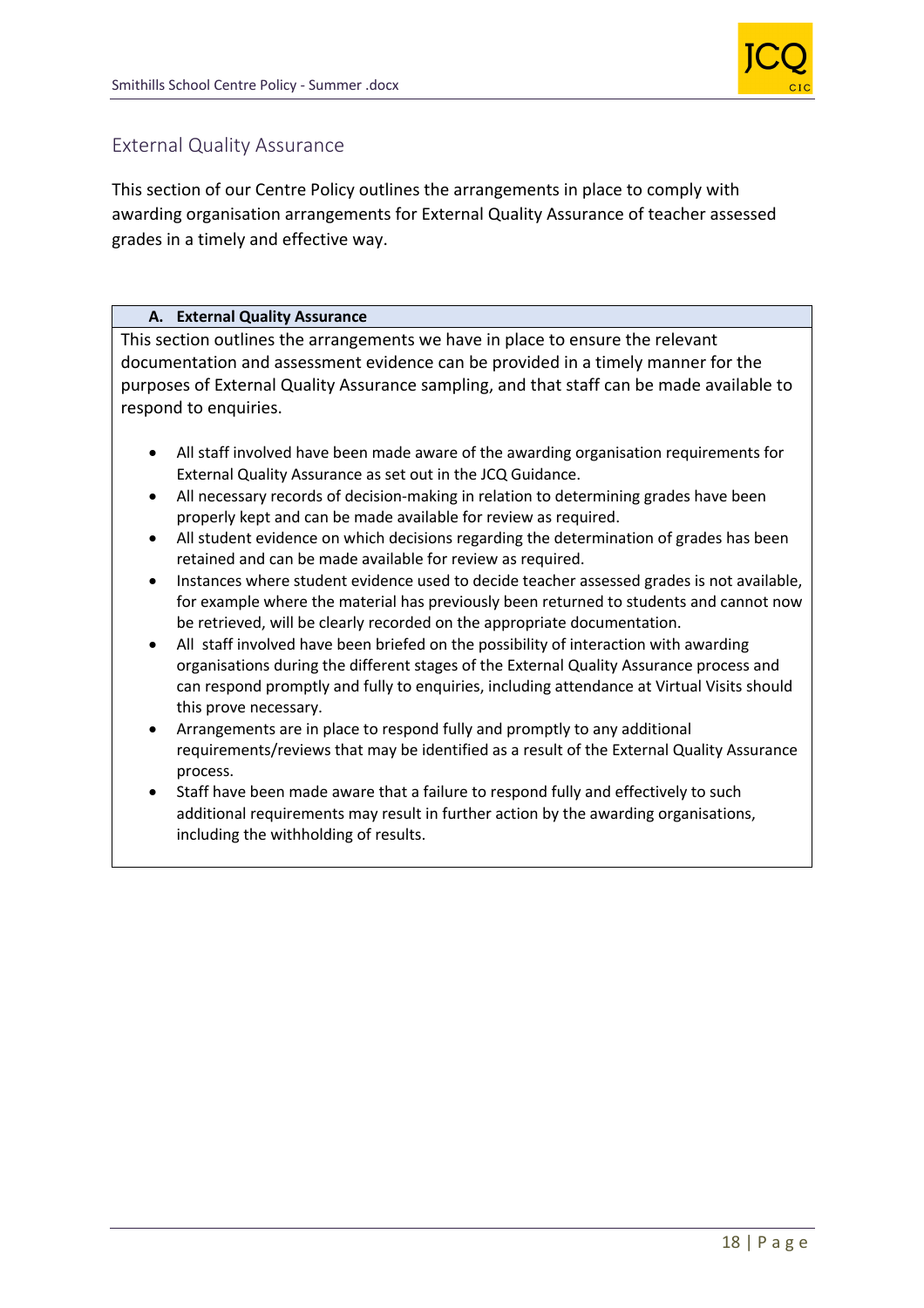

## Results

This section of our Centre Policy outlines our approach to the receipt and issue of results to students and the provision of necessary advice and guidance.

### **A. Results**

This section details our approach to the issue of results to students and the provision of advice and guidance.

- All staff involved have been made aware of the specific arrangements for the issue of results in Summer 2021, including the issuing of A/AS and GCSE results in the same week.
- Arrangements will be made to ensure the necessary staffing, including exams office and support staff, to enable the efficient receipt and release of results to our students.
- Arrangements will be in place for the provision of all necessary advice, guidance and support, including pastoral support, to students on receipt of their results.
- Such guidance will include advice on the appeals process in place in 2021 (see below).
- Appropriate staff will be available to respond promptly to any requests for information from awarding organisations, for example regarding missing or incomplete results, to enable such issues to be swiftly resolved.
- Parents/guardians have been made aware of arrangements for results days.